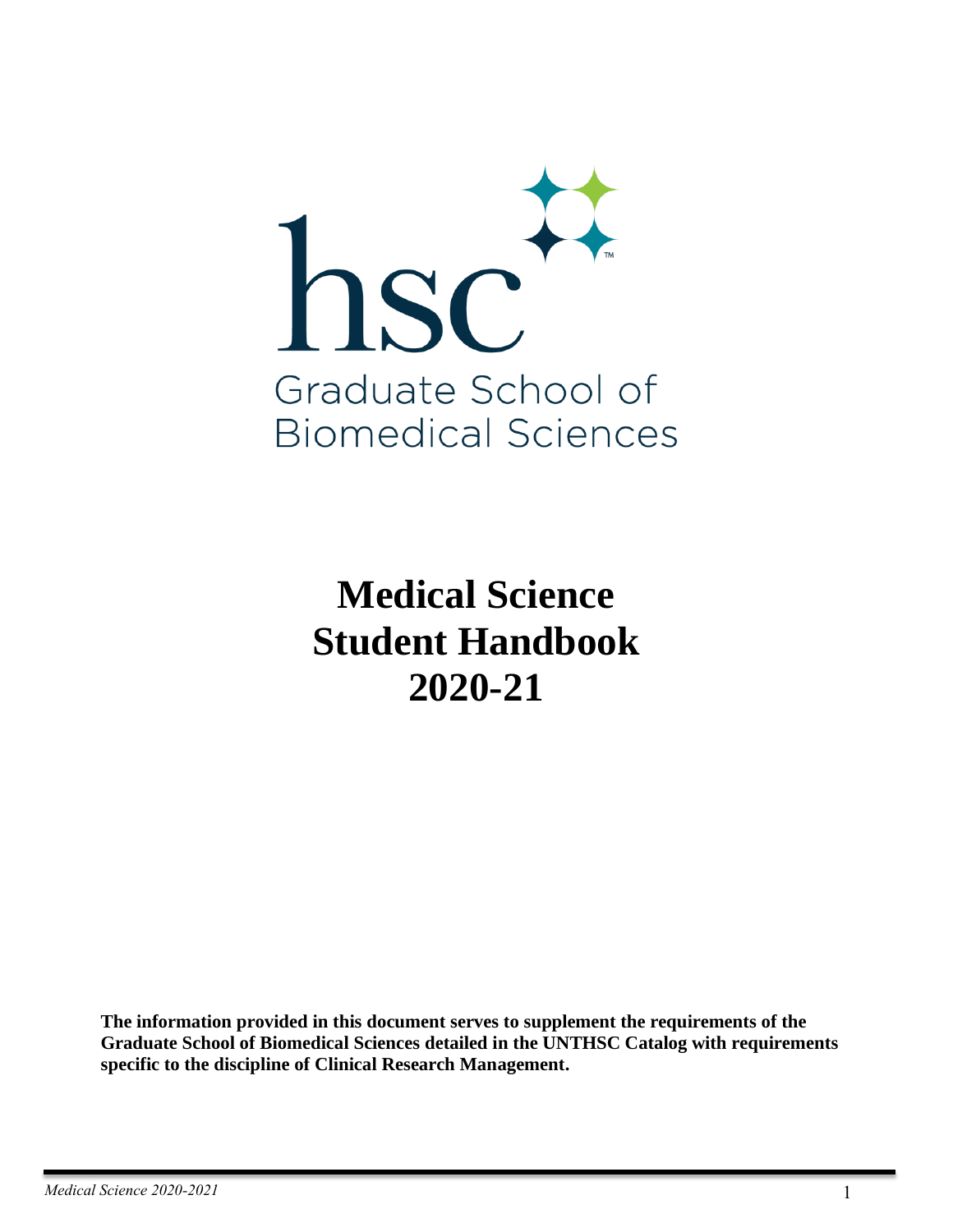# **Table of Contents**

# **Page**

| Opportunities for Graduates in Medical Sciences 3         |
|-----------------------------------------------------------|
|                                                           |
|                                                           |
| Medical Science Curriculum/Degree Plan, Classroom-based 4 |
| Medical Science Curriculum/Degree Plan, Online 5          |
|                                                           |
|                                                           |
| Medical Science Research Track Curriculum/Degree Plan7    |
|                                                           |
|                                                           |
|                                                           |
|                                                           |
|                                                           |
|                                                           |
|                                                           |
| Internship Proposal and Final Practicum Report  12        |
|                                                           |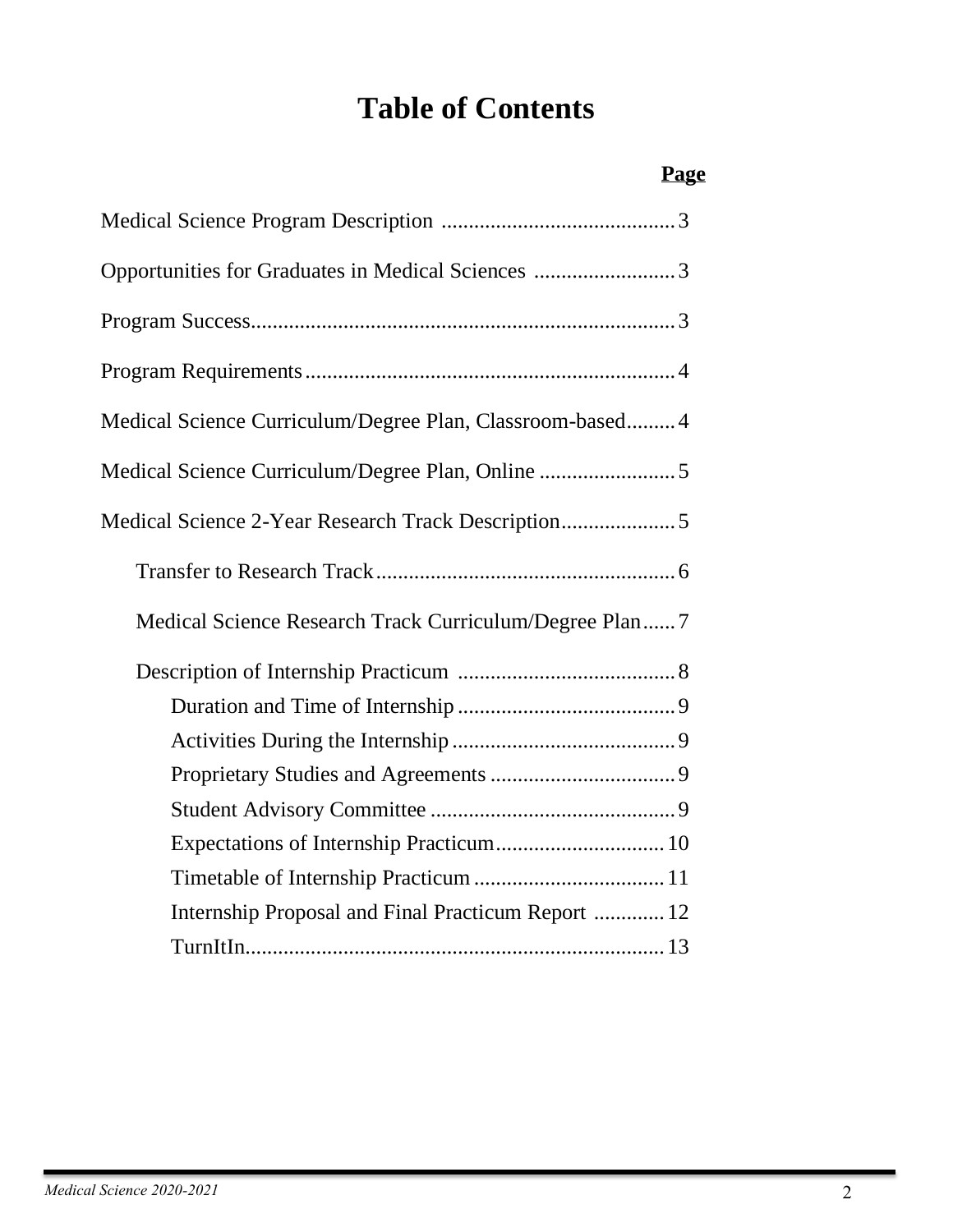

## **Medical Science**

Associate Professor, Department of Physiology and Anatomy GSBS Assistant Dean for Specialized Master's Programs Director of the Master of Science in Medical Sciences Program University of North Texas Health Science Center 3500 Camp Bowie Boulevard Fort Worth, Texas 76107  $(817)$  735-2110 Office: EAD 324-A

# **Program Description**

The Master of Science program in Medical Sciences is designed to provide additional educational and training opportunities to individuals who would like to enhance their credentials for entry into medical, dental, or other professional schools. This is achieved by offering a strong, challenging biomedical sciences curriculum in the environment of a health science center.

We recognize that there are bright, highly motivated students whose goal is to become a physician, dentist, or other health professional but an unexpected roadblock prevents their entry into these competitive professional schools. Examples of these roadblocks include non-competitive grade point average, borderline Medical College Admission Test (MCAT), DAT or GRE score, marginal letters of evaluation, or insufficient clinical exposure. The Medical Sciences Program is also designed for those students who want to experience an intensive academic curriculum in a medical school setting before deciding whether medicine is the career for them.

Our graduate-level science program is designed to enhance student's knowledge and skills before they apply/reapply to professional school. The average time to complete the non-thesis M.S. degree in Medical Sciences is twelve months. Our classroom-based program is offered mid-May through mid-May. Our online program is offered mid-August through mid-August. The classroom-based program only admits students in the summer semester. The online program only admits students in the fall semester.

### **Opportunities for Graduates in Medical Sciences**

The M.S. in Medical Sciences program responds to the need for graduate study in the medical sciences by providing students with the background required for the pursuit of a variety of careers in the health professions. It is a broad-based curriculum that can provide the student with requirements to pursue medical school, dental school, veterinary school, advanced graduate education, or enter a career in allied health sciences, such as teaching, public health and health care administration, or in non-research positions including managerial and biotechnology patent law.

### **Program Success**

The Medical Sciences Program has been very successful in improving student's chances for acceptance into medical and other professional schools. Over the last 3 years, on average, 90% of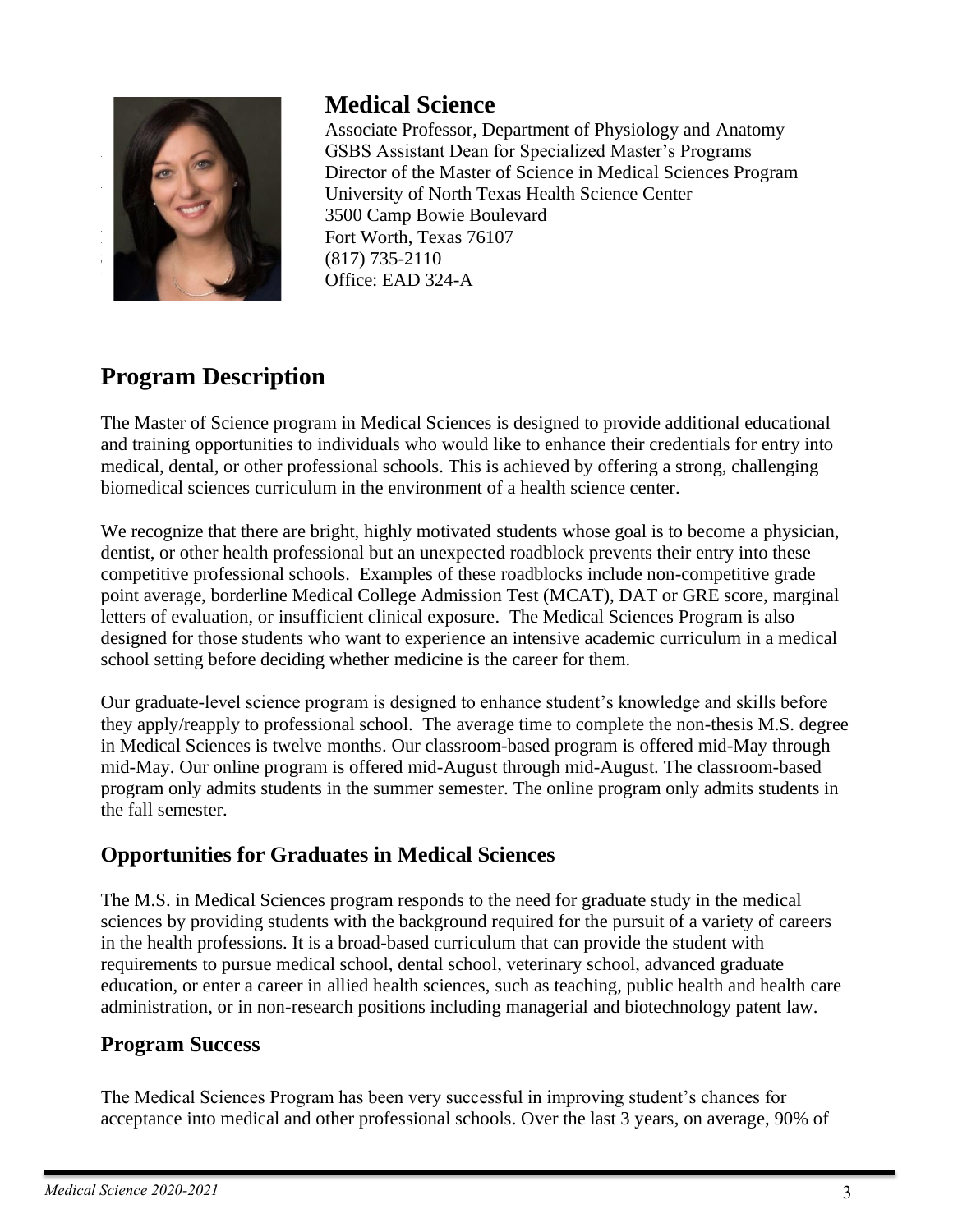students who matriculated graduated with a Master's of Science degree. Of these students, 75-80 % were successful in matriculating into medical, dental, or other professional schools. We recommend that medical school applicants apply as early as possible in the application cycle and apply broadly to many medical schools throughout Texas and the United States via TMDSAS, AMCAS, and ACCOMAS. Fifteen percent (15%) of the students chose to pursue graduate degrees in other fields at UNT Health Science Center or at other institutions.

# **Program Requirements**

#### **The requirements for admissions and graduation are listed in the [GSBS Degree Programs](http://catalog.unthsc.edu/content.php?catoid=6&navoid=655)  chapter of the [UNTHSC Catalog.](http://catalog.unthsc.edu/)**

A student admitted to the Medical Sciences program must follow the lock-step curriculum. A minimum GPA of 3.0 must be maintained.

Each student is responsible for the completion of the core requirements for the Medical Science program according to the procedures that follow. Each item must be completed in the sequence and time period indicated. Forms are subject to revision at any time and should be obtained from the Graduate School of Biomedical Sciences' web site.

# **Medical Science Curriculum/Degree Plan, Classroom-based**

|             | Course        |                                             |                | <b>Semester to be</b> |
|-------------|---------------|---------------------------------------------|----------------|-----------------------|
| Dept        | <b>Number</b> | <b>Title</b>                                | <b>SCH</b>     | <b>Completed</b>      |
| <b>BMSC</b> | 5100          | Application and Skills Workshops            | 1              | Summer Year 1         |
| <b>BMSC</b> | 5201          | <b>Clinical Practice Preceptorship</b>      | $\overline{2}$ | Summer Year 1         |
| <b>BMSC</b> | 5102/03/04    | <b>MCAT/DAT/GRE Preparation</b>             | $\overline{2}$ | Summer Year 1         |
| <b>BMSC</b> | 5225.002      | Introductory Biochemistry (optional)        | $\overline{2}$ | Summer Year 1         |
| <b>BMSC</b> | 5300          | <b>Biostatistics for Biomedical Science</b> | 3              | Summer Year 1         |
| <b>BMSC</b> | 5390          | Short Course in Health Disparities          | 1              | Summer Year 1         |
|             |               | <b>Subtotal</b>                             | $7 - 11$       |                       |
|             |               |                                             |                |                       |
| <b>BMSC</b> | 5301          | Principles of Biochemistry                  | 3              | Fall Year 1           |
| <b>BMSC</b> | 5302          | <b>Molecular Cell Biology</b>               | 3              | Fall Year 1           |
| <b>BMSC</b> | 5303          | <b>Immunology and Microbiology</b>          | $\overline{2}$ | Fall Year 1           |
| <b>BMSC</b> | 5231          | <b>Introduction to Health Disparities</b>   | $\overline{2}$ | Fall Year 1           |
|             |               | Issues in the United States                 |                |                       |
| <b>BMSC</b> | 5350          | Principles of Epidemiology and              | 3              | Fall Year 1           |
|             |               | <b>Evidence-based Medicine</b>              |                |                       |
| <b>PHAN</b> | 5400          | Histology                                   | $\overline{2}$ | Fall Year 1           |
|             |               | <b>Subtotal</b>                             | 15             |                       |
|             |               |                                             |                |                       |
| <b>BMSC</b> | 5304          | Physiology                                  | 5              | Spring Year 1         |
| <b>BMSC</b> | 5305          | Pharmacology                                | $\overline{2}$ | Spring Year 1         |

The following curriculum is required for all students enrolled in the Medical Science program. The typical time-to-degree for MS students is twelve months.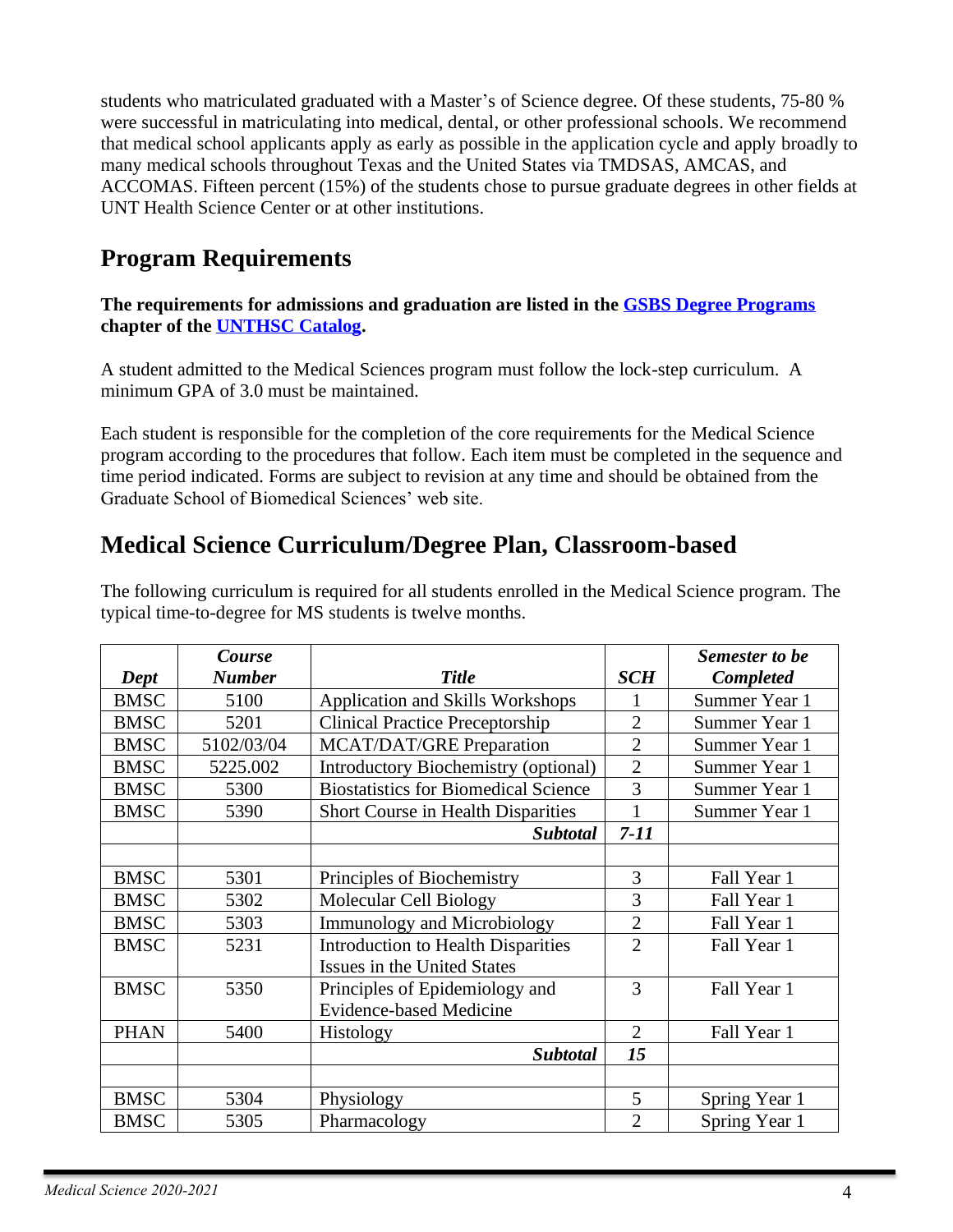|             | Course<br><b>Number</b> |                                      |                             | Semester to be   |
|-------------|-------------------------|--------------------------------------|-----------------------------|------------------|
| Dept        |                         | <b>Title</b>                         | <b>SCH</b>                  | <b>Completed</b> |
| <b>BMSC</b> | 5312                    | Introduction to Clinical Research &  | 3                           | Spring Year 1    |
|             |                         | <b>Studies</b>                       |                             |                  |
| <b>BMSC</b> | 5121                    | Ethical, Legal and Social Issues for | $\mathcal{D}_{\mathcal{L}}$ | Spring Year 1    |
|             |                         | <b>Responsible Clinical Research</b> |                             |                  |
| <b>PHAN</b> | 5401                    | <b>Gross Anatomy</b>                 |                             | Spring Year 1    |
|             |                         | <b>Subtotal</b>                      | 17                          |                  |
|             |                         |                                      |                             |                  |
|             |                         | <b>Total</b>                         | $39 - 43$                   |                  |

# **Medical Science Curriculum/Degree Plan, Online**

The following curriculum is required for all students enrolled in the Medical Science program. The typical time-to-degree for MS students is twelve months.

|             | <b>Course</b> |                                           |                | <b>Semester to be</b> |
|-------------|---------------|-------------------------------------------|----------------|-----------------------|
| Dept        | <b>Number</b> | <b>Title</b>                              | <b>SCH</b>     | Completed             |
| <b>BMSC</b> | 5100          | Application and Skills Workshops          | 1              | Fall Year 1           |
| <b>BMSC</b> | 5301          | Principles of Biochemistry                | 3              | Fall Year 1           |
| <b>BMSC</b> | 5302          | Molecular Cell Biology                    | $\overline{3}$ | Fall Year 1           |
| <b>BMSC</b> | 5303          | <b>Immunology and Microbiology</b>        | $\overline{2}$ | Fall Year 1           |
| <b>BMSC</b> | 5231          | <b>Introduction to Health Disparities</b> | $\overline{2}$ | Fall Year 1           |
|             |               | Issues in the United States               |                |                       |
| <b>BMSC</b> | 5350          | Principles of Epidemiology and            | $\overline{3}$ | Fall Year 1           |
|             |               | <b>Evidence-based Medicine</b>            |                |                       |
| <b>PHAN</b> | 5400          | Histology                                 | $\overline{2}$ | Fall Year 1           |
|             |               | <b>Subtotal</b>                           | 16             |                       |
|             |               |                                           |                |                       |
| <b>BMSC</b> | 5100          | Application and Skills Workshops          | PR             | Spring Year 1         |
| <b>BMSC</b> | 5121          | Ethical, Legal and Social Issues for      | $\overline{2}$ | Spring Year 1         |
|             |               | <b>Responsible Clinical Research</b>      |                |                       |
| <b>BMSC</b> | 5305          | Pharmacology                              | $\overline{2}$ | Spring Year 1         |
| <b>BMSC</b> | 5312          | Introduction to Clinical Research &       | $\overline{3}$ | Spring Year 1         |
|             |               | <b>Studies</b>                            |                |                       |
| <b>PHAN</b> | 5301          | <b>Structural Anatomy</b>                 | $\mathfrak{Z}$ | Spring Year 1         |
| <b>PHAN</b> | 6501          | Neuromuscular Physiology                  | $\mathbf{1}$   | Spring Year 1         |
| <b>PHAN</b> | 6502          | <b>Endocrine Physiology</b>               | $\mathbf{1}$   | Spring Year 1         |
| <b>PHAN</b> | 6503          | <b>Cardiopulmonary Physiology</b>         | $\overline{2}$ | Spring Year 1         |
| <b>PHAN</b> | 6504          | Gastrointestinal-Renal Physiology         | $\mathbf{1}$   | Spring Year 1         |
|             |               | <b>Subtotal</b>                           | 15             |                       |
|             |               |                                           |                |                       |
| <b>BMSC</b> | 5100          | Application and Skills Workshops          | PR             | Summer Year 1         |
| <b>BMSC</b> | 5102/03/04    | <b>MCAT/DAT/GRE Preparation</b>           | $\overline{2}$ | Summer Year 1         |
| <b>BMSC</b> | 5201          | <b>Clinical Practice Preceptorship</b>    | $\overline{2}$ | Summer Year 1         |
| <b>BMSC</b> | 5225.002      | Introductory Biochemistry (optional)      | $\overline{2}$ | Summer Year 1         |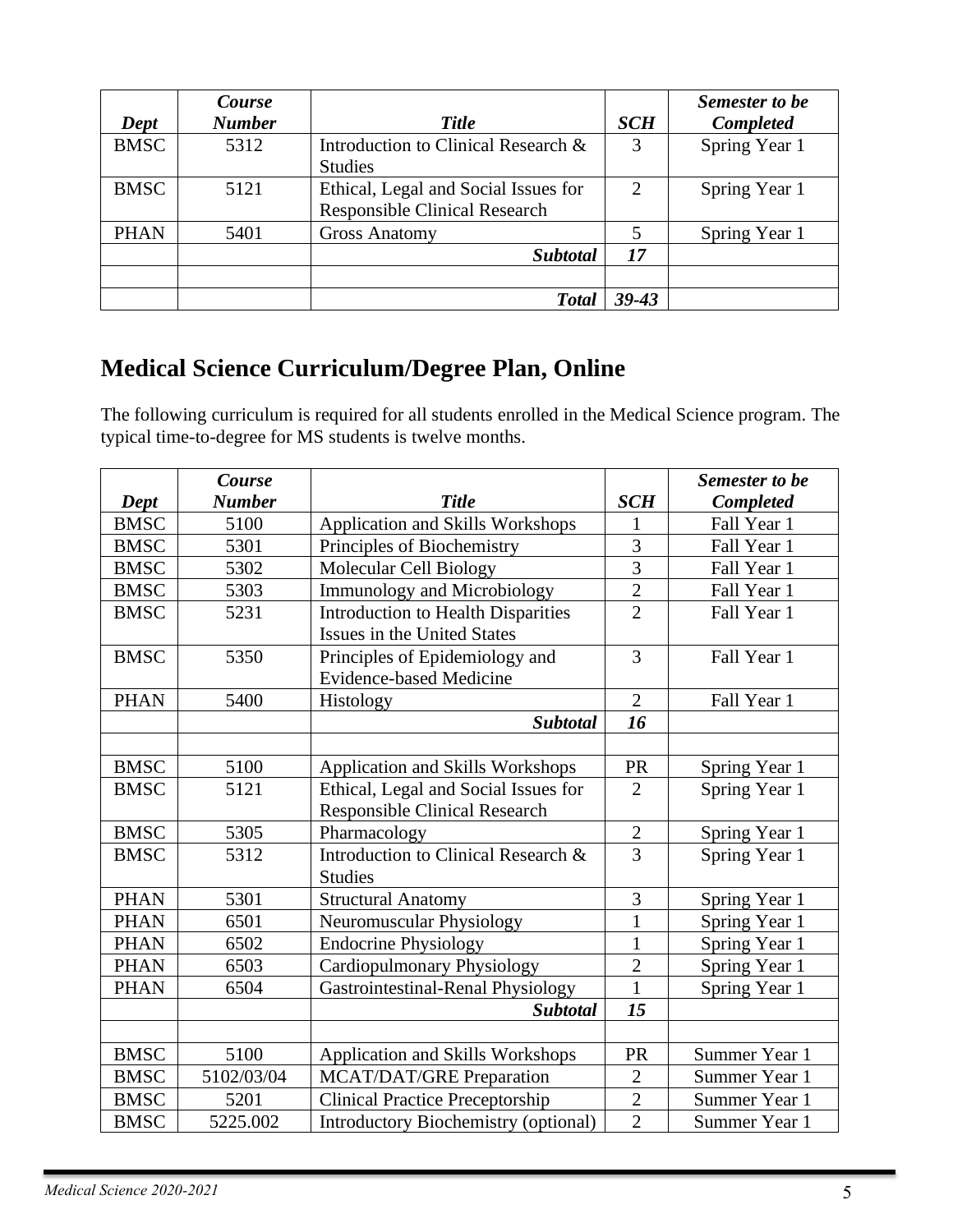|             | Course        |                                             |            | Semester to be   |
|-------------|---------------|---------------------------------------------|------------|------------------|
| Dept        | <b>Number</b> | <b>Title</b>                                | <b>SCH</b> | <b>Completed</b> |
| <b>BMSC</b> | 5300          | <b>Biostatistics for Biomedical Science</b> |            | Summer Year 1    |
| <b>BMSC</b> | 5390          | <b>Short Course in Health Disparities</b>   |            | Summer Year 1    |
|             |               | <b>Subtotal</b>                             | 10-12      |                  |
|             |               |                                             |            |                  |
|             |               | <b>Total</b>                                | $41 - 43$  |                  |

Application and Skills Workshops carry 1 SCH and participation in all workshops is mandatory to pass this course. These workshops are designed to help students improve their non-academic qualifications such as interviewing skills and writing essays and to help students develop the survival skills necessary to perform well in graduate and professional school.

MCAT/DAT Preparatory Workshop is required of all students in the Medical Sciences program. Students who have earned a MCAT score of 508 or a DAT score of 20 or higher may petition for a waiver of this requirement. To petition for a waiver, send an e-mail to the Executive Director of Student Services, Carla.Johnson@unthsc.edu. The course will be graded Pass/Fail.

Introductory Biochemistry is an *optional* course that MS in Medical Sciences students may elect to take to review basic biochemistry. The course will be graded Pass/Fail.

#### **All Course Descriptions can be found in the Catalog**

**<https://www.unthsc.edu/graduate-school-of-biomedical-sciences/catalogs/>**

**Academic Dishonesty**: Instances of cheating or other academic dishonesty will be handled according to the Policies of the University of North Texas Health Science Center, Section 07, *Number 7.126 Student Code of Conduct and Discipline.*

The Health Science Center reserves the right to make changes at any time to reflect current board policies, administrative regulations and procedures, amendments by state law and fee changes. Information provided in this document is subject to change without notice and does not constitute a contract between the University of North Texas Health Science Center and a student or an applicant for admission. The institution is not responsible for any misrepresentation or provisions that might arise as a result of errors in preparation.

### **Medical Sciences Research Track**

Students who want to spend a research year concentrating in one of the biomedical sciences (such as anatomy, physiology, pharmacology, pharmaceutical science & pharmacotherapy) may apply to the Medical Sciences Research Track (1 additional year only). The successful applicant to this track will have excelled in the requirements for the Medical Sciences degree, and expressed a strong interest in anatomy, physiology, pharmacology, neuroscience, genetics, pharmaceutical science & pharmacotherapy education and/or research. In addition to the Medical Sciences curriculum, students will undertake a combination of additional courses and independent project(s) and produce an Internship Practicum Report on the research project. Students will work with an advisory committee for the production of the practicum report.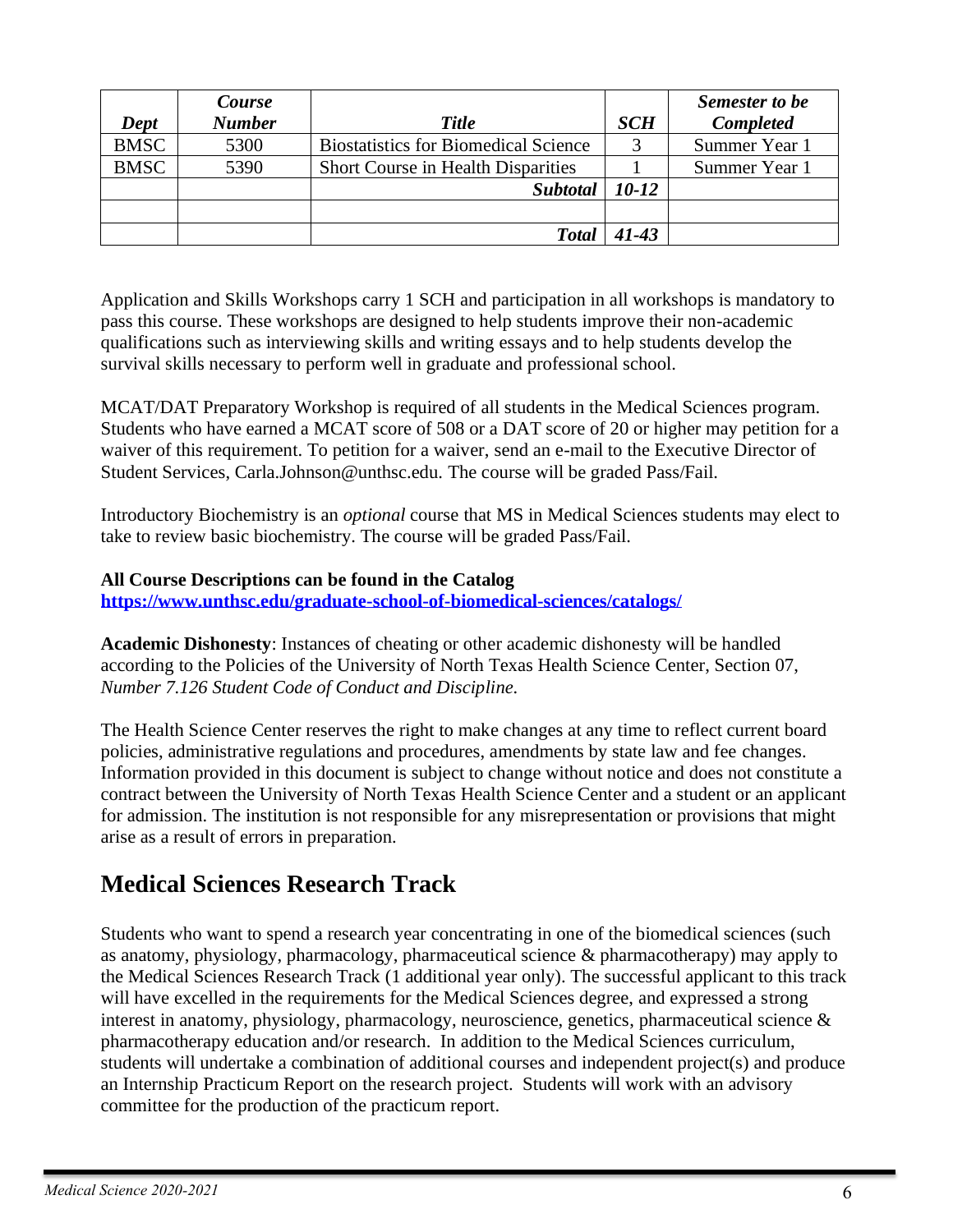#### *Application and Transfer to Medical Science Research Track*

The Medical Sciences Research Track adds an additional year to the students' program. Students complete this track transfer from the traditional Medical Sciences Program into the Research Track at the end of the spring semester of year 1 and graduate the following academic year. Application for transfer includes submitting a CV/resume and application form, as well as interviewing with at least three faculty with whom they are interested in working. The student will list the faculty in order of preference on their application form. A selection committee will discuss and decide on placement for each student based on the students' preferences and faculty agreement to take the student.

The application requires students to address the following:

- What is your interest and motivation for applying to this program?
- Describe your previous teaching experience, if any.
- Describe your previous research experience, if any.
- What are your expectations about the program, and what do you hope to accomplish?
- What is your primary area of research interest?
- What makes you an outstanding candidate for this opportunity?

Selection criteria include:

- Academic performance in the first year of course work; must have a minimum 3.0 GPA
- Students must have completed all the first-year coursework to be considered for the Medical Sciences Research Track.
- Physiology: must have earned a grade of "B" in BMSC 5304: Physiology
- Anatomy Track: Must have earned a grade of "A" in both PHAN 5400: Histology, and PHAN 5401: Structural Anatomy courses, and demonstrate an interest in anatomy education and/or research
- Student who have earned a grade of "C" in any courses will not be admitted into the Medical Sciences research track.
- Excellent written and oral communication skills
- Demonstrate ability to independently complete projects
- Intellectual curiosity, demonstrated ability to articulate project ideas

### **Medical Science Research Track Curriculum/Degree Plan**

The following additional curriculum is required for all students enrolled in the research track:

| Dept        | Course<br><b>Number</b> | <b>Title</b>                           | <b>SCH</b> | <b>Semester</b><br>to be<br><b>Completed</b> |
|-------------|-------------------------|----------------------------------------|------------|----------------------------------------------|
|             |                         | Students take same curriculum as above | 40-42      | Year 1                                       |
|             |                         |                                        |            |                                              |
| <b>BMSC</b> | 5998                    | <b>Independent Research</b>            |            | Summer Year 2                                |
|             |                         | <b>Subtotal</b>                        |            |                                              |
|             |                         |                                        |            |                                              |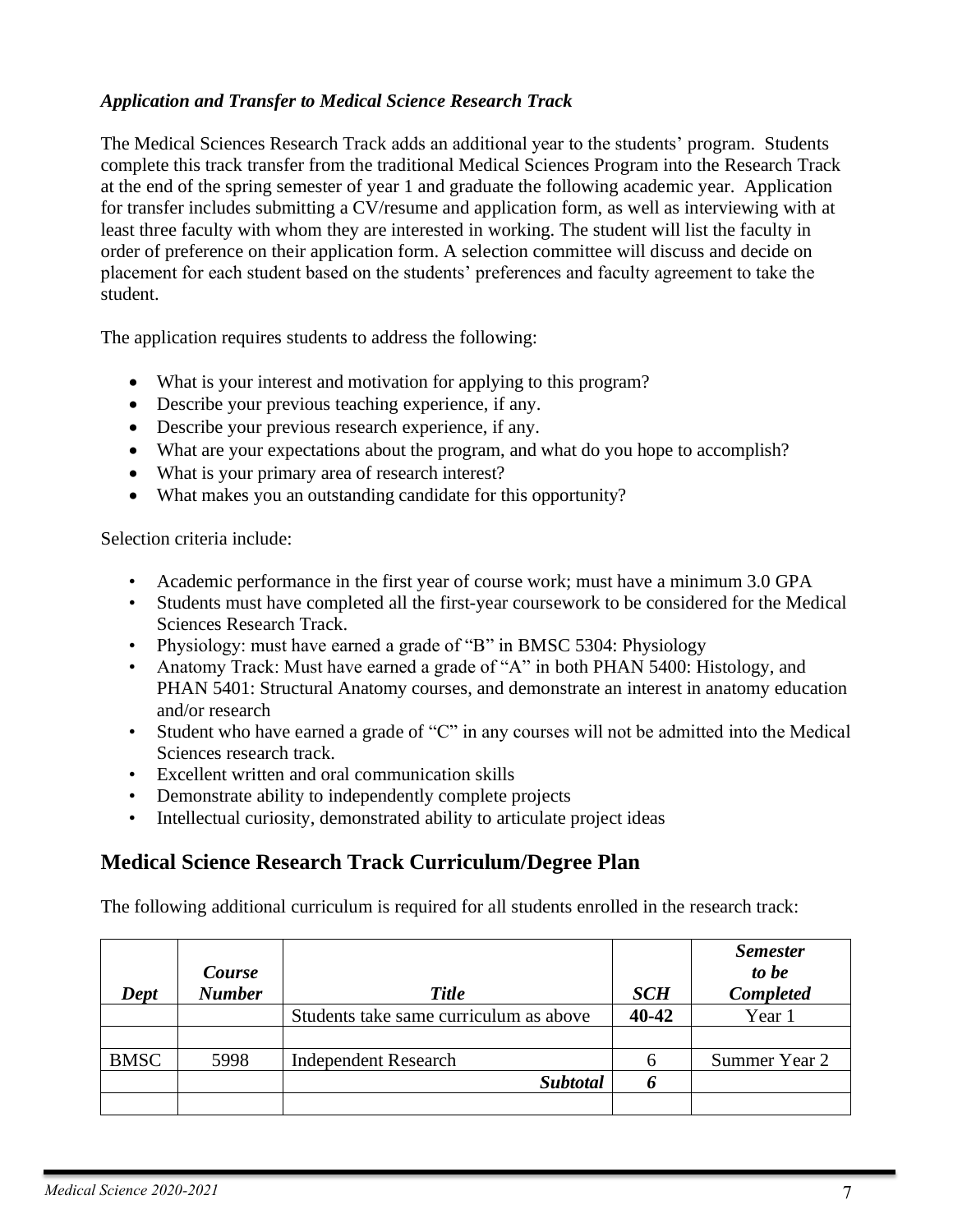| <b>BMSC</b> | 5998 | Independent Research and/or Elective         | 9                           | Fall Year 2   |
|-------------|------|----------------------------------------------|-----------------------------|---------------|
|             |      | Courses                                      |                             |               |
|             |      | <b>Subtotal</b>                              | 9                           |               |
|             |      |                                              |                             |               |
| <b>PHAN</b> | 6100 | <b>Anatomy Laboratory Teaching Practicum</b> | $\mathcal{D}_{\mathcal{L}}$ | Spring Year 2 |
|             |      | (Anatomy Track students only)                |                             |               |
| <b>BMSC</b> | 5697 | <b>Internship Practicum</b>                  | $7-9$                       | Spring Year 2 |
|             |      | <b>Subtotal</b>                              | 9                           |               |
|             |      |                                              |                             |               |
|             |      | <b>Subtotal for Year 2</b>                   | $24 - 26$                   |               |
|             |      |                                              |                             |               |
|             |      | <b>Total</b>                                 | 64-68                       |               |

Elective Courses could include those deemed appropriate by the student's major professor and advisory committee. Students must be enrolled in a minimum of 5 hours of BMSC 5898 in the fall semester and a minimum 7 hours of BMSC 5697 in the spring semester. All Course Descriptions can be found in the Catalog

**<https://www.unthsc.edu/graduate-school-of-biomedical-sciences/catalogs/>**

### **Description of the Internship Practicum for the Research Track**

The Research Internship Practicum provides the student with a hands-on training experience by conducting independent research. The internship takes place on-campus with the faculty in the Graduate Program. During the spring semester of the second year, the student will enroll in Internship Practicum (BMSC 5697) for 7-9 SCH. Additional course work will be optional. Students will produce a Final Practicum Report focused on this research in collaboration with their major professor and an advisory committee. At the conclusion of the practicum, there will be an oral presentation and defense of this report. All students in the Research Track must satisfy all other requirements of the Medical Sciences Master's program as directed by the GSBS before graduation.

Throughout the one-year research track program, students will be available five (5) days a week, usually from 8:00 a.m. until 5:00 p.m., however the exact work schedule will be determined with the advisory committee.

#### **Description of the Student Internship Practicum Project**

The Internship Practicum project may be an extension of independent research the student has undertaken in summer and fall semesters preceding enrollment in the Internship Practicum. Students can expect to spend at least 40 hours per week on their project(s) for the internship. Practicum projects are developed with input from the student advisory committee, which is primarily composed of faculty affiliated with the GSBS.

UNTHSC does not offer any remuneration to the student when he/she is enrolled in any of the courses through the research track year, and the student should not expect to be paid as an intern. No student should consider that the internship site has any obligations to pay, hire or in any way retain a student during or after the internship or after graduation.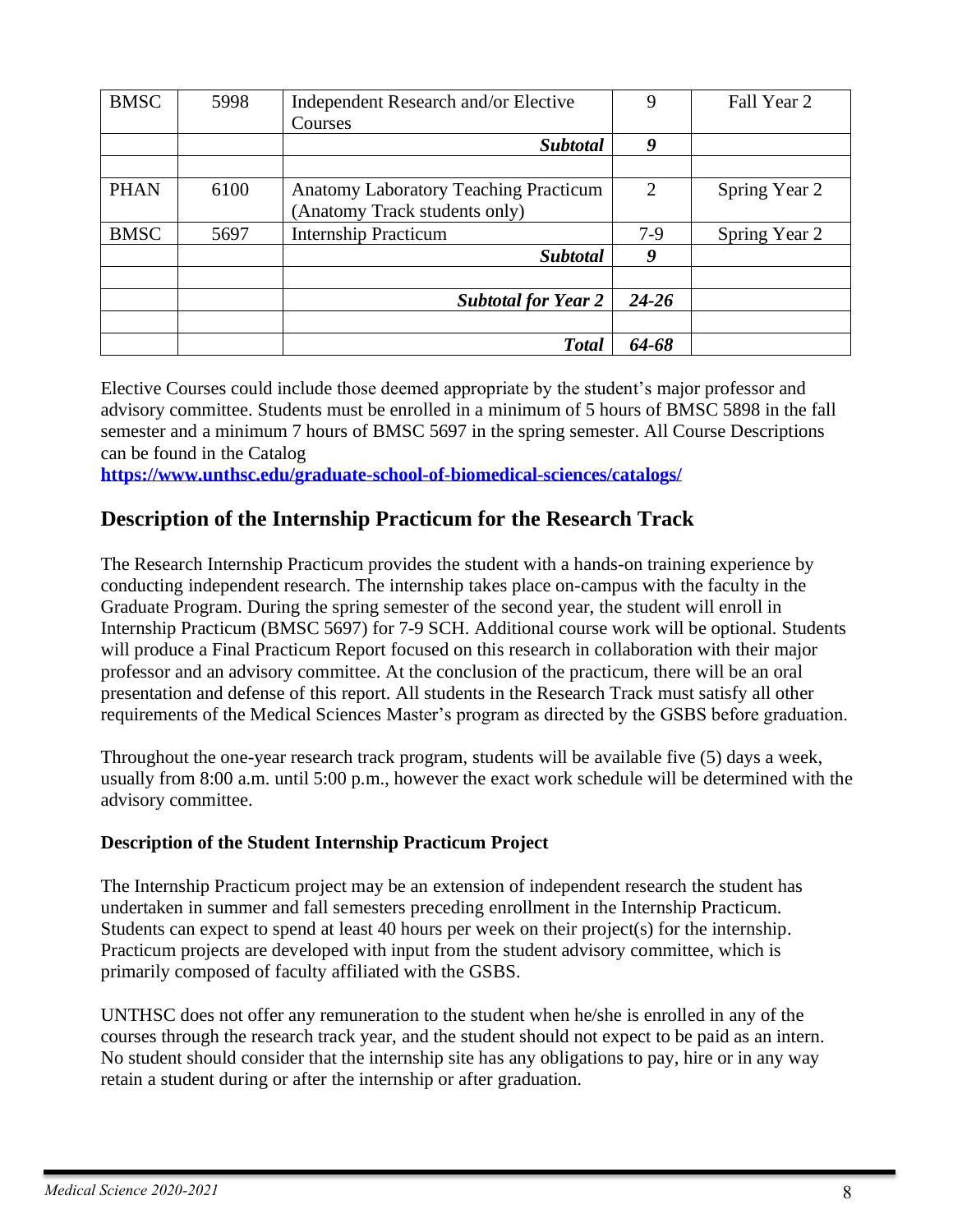A formal plan (research proposal) describing how the practicum is to be spent must be approved by the advisory committee and submitted before the end of fall semester (Year 2).

At the end of Internship Practicum (BMSC 5697), students will present their work as both oral and written reports. The oral presentation will be open to the public and will then be followed by a private defense with the advisory committee. The student must submit a drafts of his/her Internship Practicum report to the major professor prior to the defense for review. The major professor must approve the Internship Practicum report prior to the student submitting it to advisory committee members. The final written report should be given to the committee no later than two (2) weeks before the final defense. Students should coordinate the reservation of a seminar room with the Graduate School office no later than one (1) month prior to their defense. At the time of the defense, the committee will either approve/or not approve the work of the internship and the written report. If not approved, the student may have a chance to revise the written report or repeat the practicum one time at the discretion of the committee. The major professor together with the other members of the committee will assign a letter grade to the practicum. The report must be submitted in accordance with the instructions for completing graduation requirements within the deadlines for graduation published in the academic calendar. A more detailed description of the Internship Practicum and report requirements may be found in the Internship Practicum Guidelines available on the GSBS graduation website.

#### **Duration and Time of the Internship**

While the Internship Practicum course takes one (1) semester, it is expected that the student will prepare and plan for the practicum project and report during the preceding summer and fall semesters, with guidance from their major professor and advisory committee. If the student does not complete the Practicum Project in the time frame stipulated in his/her program, the student may register for additional hours of BMSC 5697 (9 SCH per semester).

#### **Activities during the Practicum Project**

Throughout the year, the major professor, with input from the graduate faculty Advisory Committee, will assign the student responsibilities that have been previously agreed upon and approved in the Internship Practicum Proposal.

#### **Proprietary Studies and Agreements**

The major professor will also work with the student to ensure that no proprietary information is contained within any public documents submitted by the student to UNTHSC.

#### **Student Advisory Committee**

Each student will be assigned a minimum three-person Advisory Committee. This committee will include the major professor and two (2) other members of the graduate faculty of UNTHSC. The committee guides the student in determining internship goals and approves the research/internship proposal. The advisory committee reviews the Research Proposal and Final Internship Practicum Report, administers the final defense examination for the degree, approves the internship practicum report before submission to the Graduate School and determines the final grade for the internship. The major professor serves as chair of the advisory committee.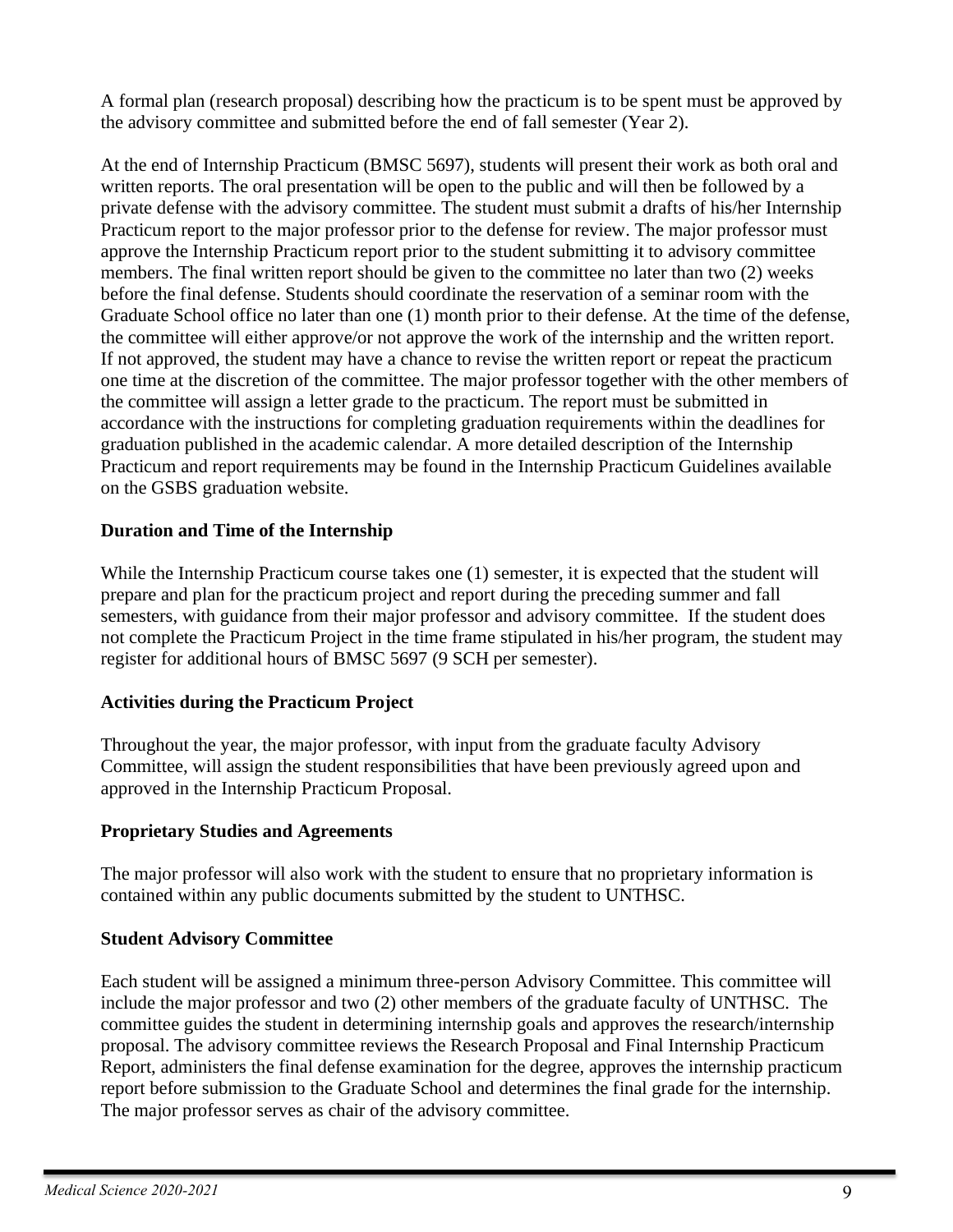Each student is required to meet with his/her advisory committee early in the summer semester of year 2 to sign the Designation of Committee Form and to approve the Degree Plan ([https://www.unthsc.edu/graduate-school-of-biomedical-sciences/forms-and-guidelines/\)](https://www.unthsc.edu/graduate-school-of-biomedical-sciences/forms-and-guidelines/) and discuss goals for the research year. Students must meet with the advisory committee during the fall semester before beginning the Internship Practicum (BMSC 5697) to discuss the research practicum, and then meet as necessary until the final defense.

A Degree Plan listing all courses must be completed by the student, approved by the student's advisory committee and submitted to the graduate dean immediately following the first advisory committee meeting. All subsequent requests for Degree Plan changes must be approved by the student's advisory committee and submitted in writing by the major professor to the graduate dean.

A formal plan (Research Proposal) describing how the practicum is to be spent must be approved by the advisory committee and submitted ([https://www.unthsc.edu/graduate-school-of-biomedical](https://www.unthsc.edu/graduate-school-of-biomedical-sciences/forms-and-guidelines/)[sciences/forms-and-guidelines/\)](https://www.unthsc.edu/graduate-school-of-biomedical-sciences/forms-and-guidelines/).

#### **Role of Advisory Committee Members**

The student should be made to feel that he/she may come to this mentor for advice/mentoring as needed. The major professor serves as chair of the advisory committee and thus, is responsible for overseeing the professional development of the student and assisting the student to optimize the educational experience. It is also the major professor's responsibility to read the student's research/practicum proposal and practicum report before these are submitted to the entire advisory committee and provide feedback on these documents in a timely manner. The student will then use this feedback to revise the document in question before submitting it to the other members of the committee.

The major professor and advisory committee will determine the final letter grade for the internship practicum.

#### **Expectations and Focus of the Internship Practicum**

As part of the Practicum the student will work on an independent project to explore more fully a particular aspect or research study in the field of the specific program. This project will form the basis of the student's Internship Practicum Report. The Internship Practicum (BMSC 5697) for Medical Science Research Track will take place in UNTHSC or affiliated facilities. The student works under the daily guidance of the major professor, with additional advice from the advisory committee. **For all disciplines, practicum projects are unremunerated.** 

Possible foci of the project for the students in the Anatomy Track might include:

- Curriculum development with the possibility of publication
- Audio-visual technical assistance and video editing
- Research on anatomical variation
- Research assistant for current PhD students
- Survey-based educational research requiring IRB approval

At the end of the program, it is expected that the student will possess greater depth of research knowledge and how to apply it as well as basic research skills translatable to a variety of fields.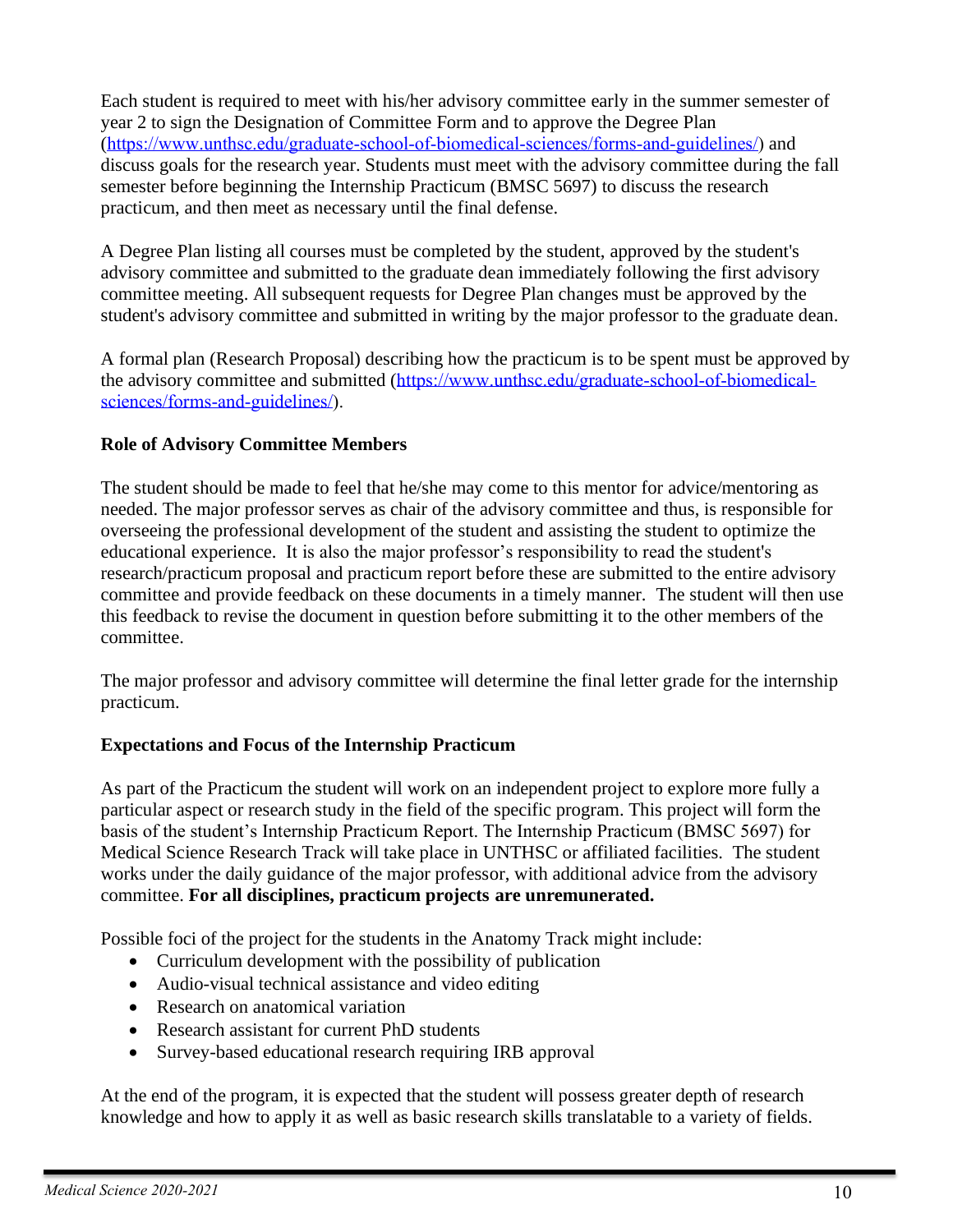The graduate will be well prepared for professional school, further graduate training (PhD), or an academic/other career requiring a Master's degree.

### **Timetable for the Internship Practicum**

#### **Any change in the Internship Practicum dates requires previous approval from Program Director and Graduate Advisor.**

### **Summer Start:**

| <b>Date</b>                   | <b>Task</b>                                                                                                                                                  |
|-------------------------------|--------------------------------------------------------------------------------------------------------------------------------------------------------------|
| April of Year 1               | Application for the Medical Science Research Track; student<br>must contact possible mentors and submit application form                                     |
|                               | Students will be advised of a decision prior to the enrolment<br>deadline for the Summer semester.                                                           |
| End of May, Year 1            | Student contacts committee members and arranges a<br>committee meeting to discuss practicum project.                                                         |
| Summer Semester Year 2        | Student registers for six (6) SCH of BMSC 5998 independent<br>research with the major professor to begin training and<br>planning for the practicum project. |
|                               | Student meets with advisory committee to sign Designation of<br>Committee Form, approve the Degree Plan, and discuss<br>training.                            |
| <b>End of Summer Semester</b> | Major Professor enters Summer Semester Grade ("S" or "U")                                                                                                    |
| Fall Semester Year 2          | Student continues independent research, and may also take<br>elective courses for a total of nine (9) SCH.                                                   |
| End of August, Year 2         | Student presents a draft research proposal to major professor<br>for review. Edited draft is sent to other committee members<br>for review.                  |
| Early September, Year 2       | Advisory committee meets to review/approve final research<br>proposal. IRB application should be submitted, if applicable.                                   |
| December Year 2               | Research/Practicum Proposals completed and signed by all<br>committee members and filed in the Graduate School                                               |
| Spring Semester Year 2        | Student registers for nine (9) SCH BMSC 5697 Internship<br>Practicum. Student checks deadline and files for graduation<br>(submit form "Intend to Graduate") |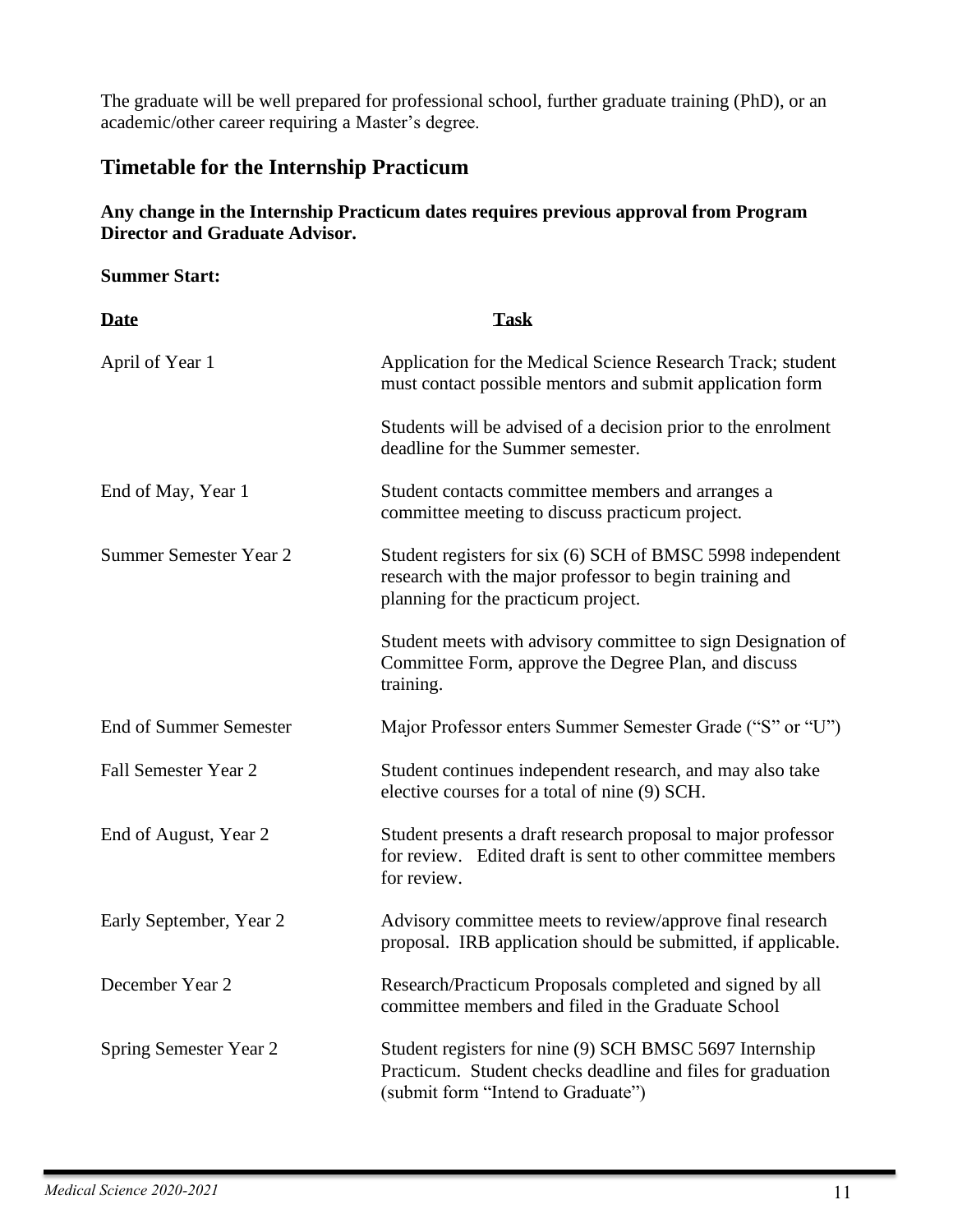| March Year 2                  | Student calls an advisory committee meeting early in March to<br>review their proposed practicum report outline (or may meet<br>with members individually). Student starts drafting actual<br>Practicum Report while continuing project(s). Student and<br>Committee set defense date.                                                         |
|-------------------------------|------------------------------------------------------------------------------------------------------------------------------------------------------------------------------------------------------------------------------------------------------------------------------------------------------------------------------------------------|
| Last Week March               | Major professor reviews drafts of report. Other Committee<br>Members review Practicum Report no later than two (2) weeks<br>prior to scheduled defense. Student sets defense date and<br>schedules room and technical services. The "Intent to Defend"<br>form must be filed at least 1 month prior to defense date in the<br>Graduate School. |
| Early April                   | Student focuses 100% on completion of Practicum Report,<br>preparing presentation and practicing presentation with Major<br>Professor.                                                                                                                                                                                                         |
| Last 2 weeks of April         | Student defense of Practicum Report. All members of<br>Advisory Committee and Program Director MUST be in<br>attendance                                                                                                                                                                                                                        |
| Immediately following defense | Students makes final edits to Internship Practicum Report and<br>submits in the Graduate School.                                                                                                                                                                                                                                               |
|                               | Major Professor files letter grade                                                                                                                                                                                                                                                                                                             |
| First week May                | Comply with last day to complete all requirements for<br>confirmation of degree                                                                                                                                                                                                                                                                |

#### **Research Proposal Guidelines**

The research proposal for the practicum project allows the student to specify the problem/activities that will be pursued during the year; to elaborate on the significance of the study to a particular profession; to review related literature; and outline the appropriate methodology employed in the study within a reasonable time-frame. The proposal serves as a "road map" for the activities to follow. The proposal must be finalized during the fall semester.

#### **Internship Proposal and Final Internship Practicum Report**

*Research Proposal Guidelines for Internship Practicum Proposal* **can be found at**  <https://www.unthsc.edu/graduate-school-of-biomedical-sciences/forms-and-guidelines/>

#### *Guidelines for the Final Internship Practicum Report and Defense*

The student must file an "Intent to Defend" form in the Graduate School no later than one month before the date of the oral defense. Each student must present his/her practicum work to the public in a formal lecture and then defend it in front of the Advisory Committee in private immediately after the public presentation. After submitting the practicum report to the Advisory Committee (at least 2